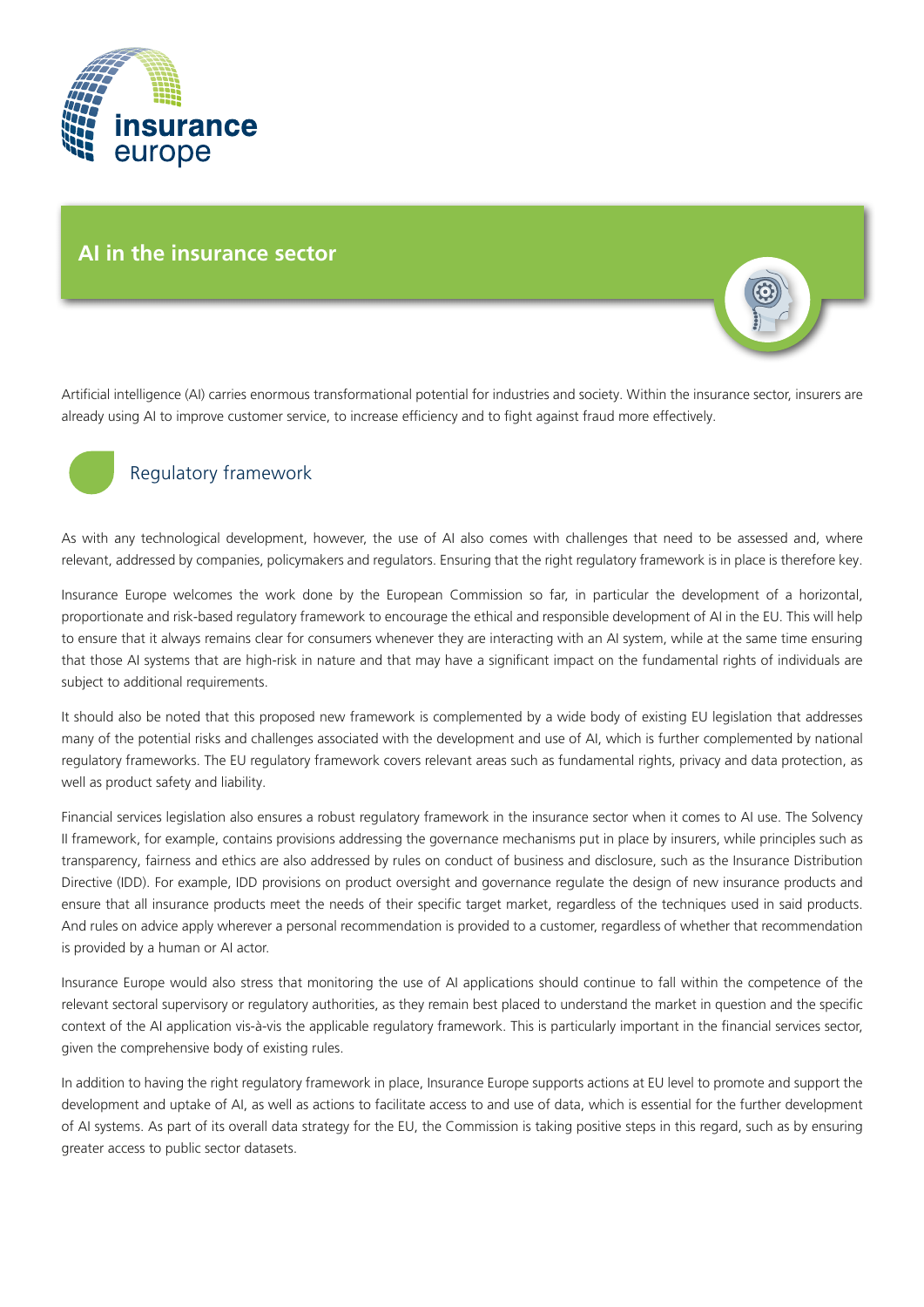### **Report of the EIOPA expert group on digital ethics**

The insurance industry welcomes the recent publication of the report from the EIOPA consultative expert group on digital ethics, setting out governance principles for ethical and trustworthy AI in the European insurance sector.

The report, which was the work of a wide range of stakeholders examining the opportunities and risks associated with the growing use of AI in insurance, aims to help insurance companies when putting in place risk-based and proportionate measures, providing guidance on how to implement key principles in practice throughout the lifecycle of an AI application. As the report notes, "the principles developed … take into account the specificities of the insurance sector and lay down the key governance pillars for ethical and trustworthy AI in insurance". The principles cover proportionality, transparency and explainability, fairness and non-discrimination, human oversight, data governance, and the robustness and performance of AI systems.

European insurers are committed to ensuring a sound AI governance framework and this report will not only complement the existing regulatory framework for insurance but will also offer a valuable tool to help insurance companies address the wider implications of their use of AI to ensure fairness and good consumer outcomes.



## Insurers' use of data

The insurance industry has always made extensive use of data and algorithms, such as in the calculation of insurance premiums, with data analytics forming an integral part of the insurance business model. As noted in EIOPA's report, "mathematical and statistical methods have historically been used in insurance to process personal and non-personal data in order to underwrite risks and price insurance policies, to quantify losses and to pay customers' claims or to identify and prevent insurance fraud". These methods of analysis are long-established and already subject to strict supervision by financial regulators.

The development of AI tools can help insurers to improve underwriting as well as to better monitor and predict risk, and thereby advise policyholders on how to reduce risk, which can in turn help reduce the frequency and severity of losses over time. For example, AI can be used to help better serve motor insurance customers. AI solutions can be used to analyse customers' driving behaviour based on the data collected by smartphone apps or plug-in solutions. This allows insurers to offer a range of innovative insurance products better suited to user needs, such as "pay how you drive", which encourages and rewards responsible behaviour. Drivers who have developed bad habits will be able to benefit from personalised support (coaching) to help reduce the risk of accidents in the future. Access to data for insurers can also make a significant contribution to the common goal and public interest of improving vehicle reliability and road safety, in particular thanks to accident data and its detailed analysis (accidentology).

In the area of pricing and underwriting, the use of AI can lead to enhanced risk assessments by enabling insurers to combine traditional and new data sources more efficiently and to price policies that more accurately reflect the risk.

AI-driven fraud detection solutions can tackle the problem of fraud by analysing massive amounts of data from multiple sources in order to spot possibly fraudulent claims. These tools can enable insurers to identify and flag unusual patterns, potentially helping to reduce the huge costs associated with fraud (estimated to cost European insurers and their honest customers €13bn a year), as well as the level of customer premiums.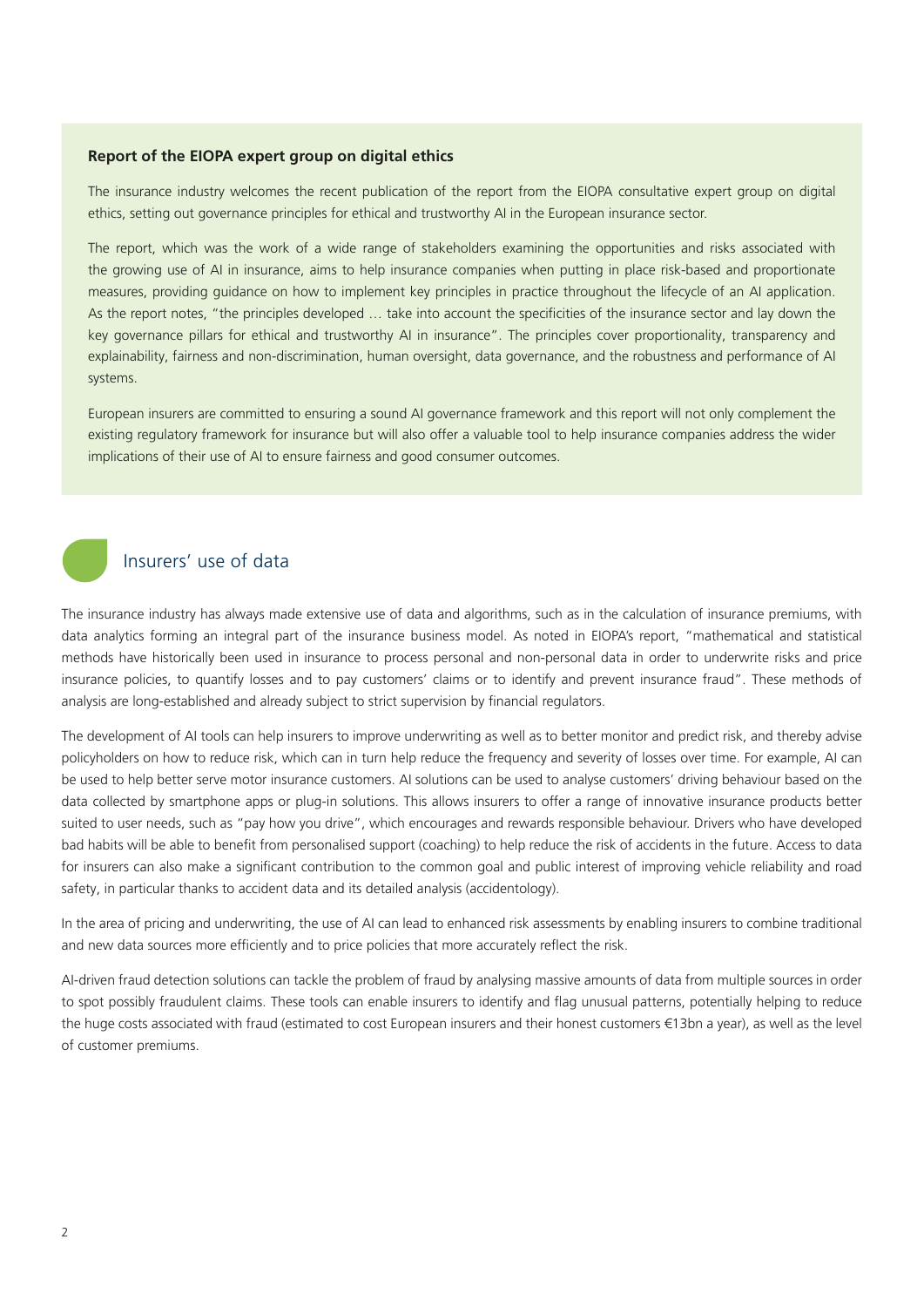

## AI use cases in the insurance sector

Below is an overview of some of the typical use cases of AI in the insurance sector, reflecting developments in different markets across Europe. The different use cases have been categorised under specific headings for ease of reference. This overview is not meant as an exhaustive list of all potential or theoretical AI use cases in the insurance sector but demonstrates that they focus mainly on the automation of internal processes and on improved customer service.

## **Conversational AI**

One of the areas in which the insurance industry has already implemented AI solutions to a relatively large extent is conversational AI. Conversational AI is the set of technologies behind automated messaging and speech-enabled applications that offer human-like interactions between computers and humans. It is generally based on natural language processing (NLP) in which a computer can interpret human language — spoken and written — and respond accordingly.

The simplest example of a conversational AI application is chatbots or voicebots, which interact with the user in the form of a questionand-answer sequence. They rely on "speech-to-text" engines that use AI technologies to convert spoken language into text that can be processed further.

The advantage of chatbots and voice assistants is that they are available to customers around the clock and can respond to service requests faster, while maintaining a consistent quality of advice. Chatbots are not only effective at offering support to customers in answering their questions about insurance products and offerings, but they can also help them to take specific actions related to their individual engagement with the insurer, for instance at the customer's request to automatically login and view the distribution of investment funds for a specific insurance product.

The use of speech recognition technologies during insurance advisory meetings with customers involves solutions that can understand the meaning of the conversation and converts the words into text, thereby producing the required documentation automatically. The advisor does not need to manually prepare the meeting documentation.

A more advanced type of conversational AI are virtual customer assistants or virtual insurance agents. These are generally created to serve a specific purpose and are therefore more specialised in dialogue management.

#### **Example**

One European insurer has launched an advanced virtual insurance agent built on conversational AI technology, which specialises in automating customer interactions centred around travel and motor insurance. To date, it can answer over 500 questions, helping reduce the volume of traffic that human support staff need to contend with, freeing them up to assist with more complex customer queries. The purpose of developing the solution was to ensure its ability to assist the human agents, without losing any of the customer service quality. It can solve simple customer requests on a large scale, with the flexibility for the company to adapt and make further changes itself. When faced with complex travel insurance questions, it can identify, for example, whether or not a customer is covered when skiing. If not, the coverage can be instantaneously added to their insurance policy by the customer without needing to involve human support from the insurer.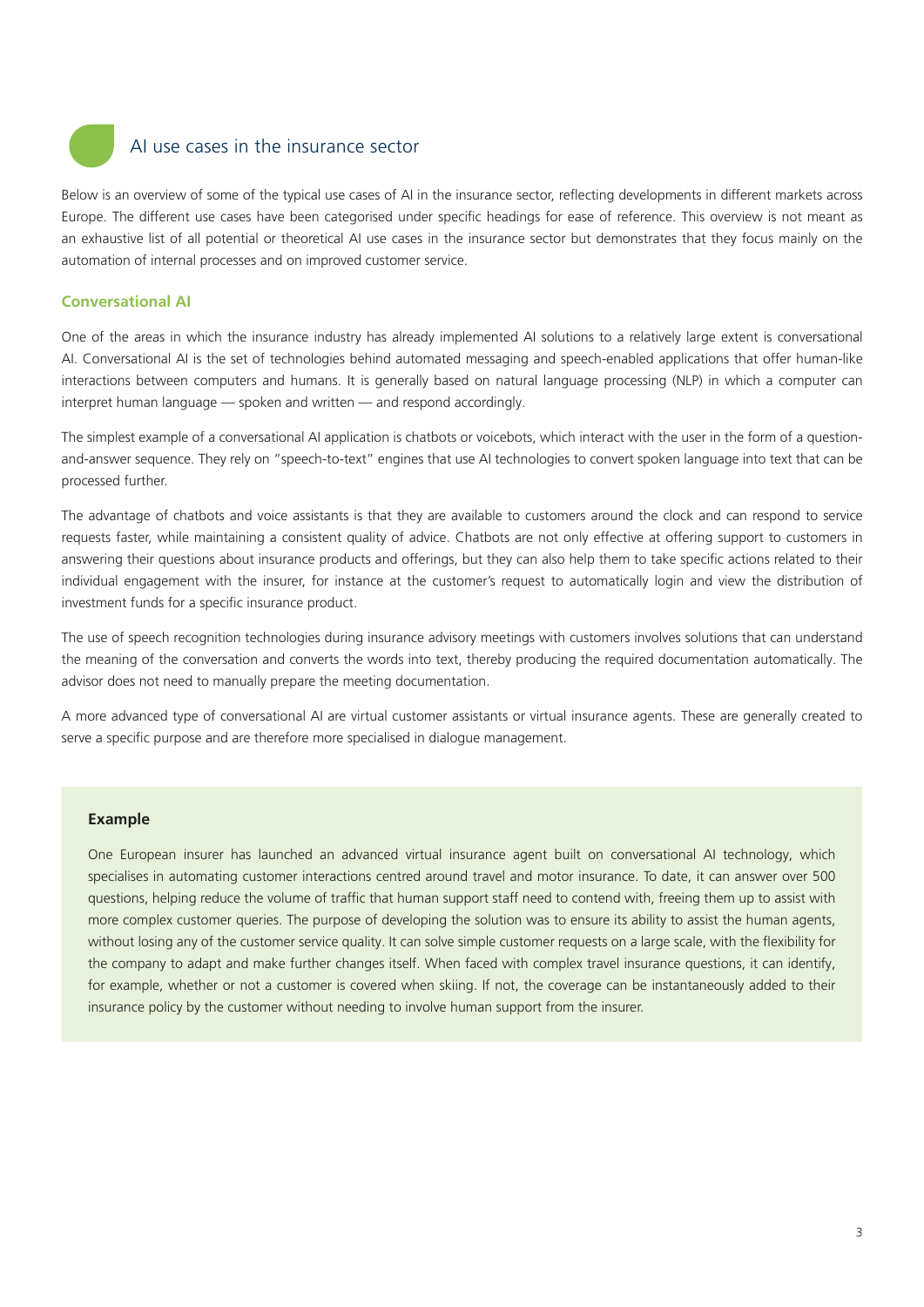## **Claims automation**

The use of AI applications for claims handling makes the processing of claims more efficient and leads to a faster settlement of claims for customers. It can be used throughout the claims process, for instance in the motor vehicle sector from the submission of images of damage via a smartphone app to the repair of the vehicle or payment of the claim amount. It can also be used to categorise incoming cases for claims handling in order to significantly reduce the case handing lead time for the customer.

AI tools can be used to automatically read, interpret and process relevant documents and photographs, such as to extract the information needed from medical records or identity cards, to recognise vehicle types or licence plate numbers, or to evaluate whether the damage to a vehicle is a total loss.

By collecting large amounts of historical data, AI tools could be used to make a plausibility assessment for different types of injuries to ensure quality and uniformity in assessments. For example:

- compensation levels for different injuries or damages
- degree of disability for different types of injuries
- **•** reason for rejection in similar claims
- other cases where the AI can gather information and demonstrate conclusions based on probability

## **Fraud detection**

Another area in which AI solutions are commonly applied in the insurance sector is fraud detection and prevention. AI-driven fraud detection solutions can be used to analyse massive amounts of data from multiple sources, enabling insurers to spot and flag unusual patterns that a human might miss, thereby detecting possibly fraudulent claims.

For example, AI can be used to analyse documents and images related to a claim to find potential indications of fraud. Pattern recognition on vehicle damage data can be used to detect cases of fraud that would not be recognisable under previous systems. AI software can also detect manipulated images or other factors that might raise suspicion. This could include images from the internet indicating that the customer has sold the items prior to making a claim or data indicating that the photos provided for documentation were taken after the filing of the claim.

## **Content categorisation for unstructured data**

This relates to the use of AI tools to read, interpret and categorise unstructured data in the form of incoming letters, emails, forms, excel sheets, etc to be converted into machine-readable formats and further processed. This allows companies to sort the huge amount of incoming correspondence received each day to ensure that it is quickly and correctly sorted. On the one hand, this allows incoming documents to be classified with the aim of assigning them to the correct follow-up process (eg, notice of termination, application, change of address, statement of displeasure). On the other hand, it can also allow relevant technical data to be extracted in order to facilitate subsequent processing, for example by prefilling certain individual data fields in forms or databases.

## **Pricing and underwriting**

AI offers numerous possibilities in the pricing and product design of insurers. In combination with corresponding raw data, for example, new risk characteristics can be developed that can contribute to more accurate insurance cover. With the willingness and consent to share one's own data, products can be tailored more precisely to the customer.

Advances in risk assessment are also expanding the possibilities for providing insurance cover. This has been clearly demonstrated in the past, such as in the area of term life insurance for people with serious pre-existing conditions. For example, the increasing availability of data and the further development of analytical methods in combination with medical progress now makes it possible to offer insurance for carriers of the HIV virus under certain conditions.